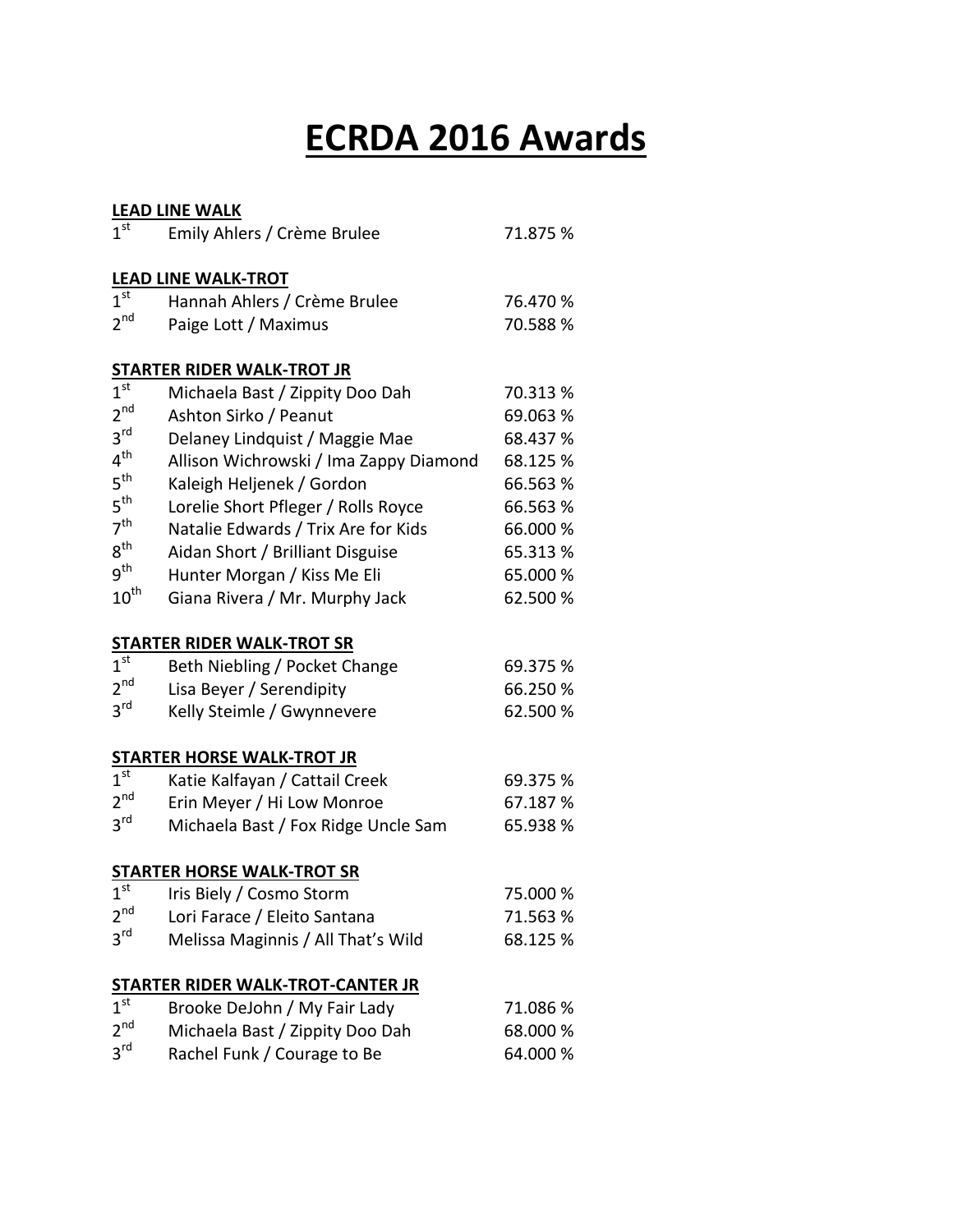### **STARTER RIDER WALK-TROT-CANTER SR**

|                                            | STARTER RIDER WALK-TROT-CANTER SR                          |          |  |  |
|--------------------------------------------|------------------------------------------------------------|----------|--|--|
| $1^{5}$                                    | Elisabeth Romaine / Rendez-vous                            | 65.869 % |  |  |
|                                            | STARTER HORSE WALK-TROT-CANTER SR                          |          |  |  |
| 1 <sup>st</sup>                            | Melissa Tomasello / Lance                                  | 71.304 % |  |  |
| 2 <sup>nd</sup>                            | Courtney Ahlers / Crème Brulee                             | 67.608 % |  |  |
| 3 <sup>rd</sup>                            | Sarah Talpas / Concerto's Thunder                          | 57.609 % |  |  |
|                                            | <b>TRAINING LEVEL JR</b>                                   |          |  |  |
| 1 <sup>st</sup>                            | Damiana Mercado / Black Jack                               | 73.100 % |  |  |
| 2 <sup>nd</sup>                            | Claudia Morgan / World Class                               | 70.577 % |  |  |
| 3 <sup>rd</sup>                            | Sara Wichrowski / King Pedro                               | 70.385 % |  |  |
| 4 <sup>th</sup>                            | Brianna Warmer / Pastel de Menzana                         | 64.808 % |  |  |
| 5 <sup>th</sup>                            | Chelsea Price / Paint My Reflection                        | 64.545 % |  |  |
|                                            | <b>TRAINING LEVEL SR</b>                                   |          |  |  |
| 1 <sup>st</sup>                            | Tara Mokszycki / Ashiroh                                   | 69.318%  |  |  |
| 2 <sup>nd</sup>                            | Paula Zimmerli / Just the One                              | 67.273 % |  |  |
| 3 <sup>rd</sup>                            | Bridget Temme-Soifer / Secret Aurora                       | 66.818%  |  |  |
| 4 <sup>th</sup>                            | Lauren Budden / Brilliant Disguise                         | 66.154 % |  |  |
| $5^{\text{th}}$                            | Lori Kelly / Sealed In Black                               | 65.000 % |  |  |
| $6^{\text{th}}$                            | Kimberli Magaraci / Lilac Wine                             | 64.038%  |  |  |
| 7 <sup>th</sup>                            | Erin Inman / EC's Unbridled Smoke                          | 63.478%  |  |  |
| $8^{\text{th}}$                            | Melissa Maginnis / Excalibur Elite Lily                    | 63.182 % |  |  |
| 9 <sup>th</sup>                            | Karen Mansfield / Flynn McGee                              | 62.273 % |  |  |
| $10^{\text{th}}$                           | Kathleen Taler / J.R.                                      | 61.923 % |  |  |
| $11^{th}$                                  | Lauren Budden / Grand Finale                               | 60.961%  |  |  |
|                                            | TRAINING LEVEL SR HAVING SHOWN ABOVE 2 <sup>ND</sup> LEVEL |          |  |  |
| 1 <sup>st</sup>                            | Iris Biely / To the Moon and Back                          | 70.652 % |  |  |
| 2 <sup>nd</sup>                            | Nicole Rettino-Lambert / Destiny                           | 63.260%  |  |  |
| <u>TRAINING LEVEL MUSICAL FREESTYLE SR</u> |                                                            |          |  |  |
| 1 <sup>st</sup>                            | Nicole Rettino-Lambert / Destiny                           | 64.500 % |  |  |
|                                            | <b>FIRST LEVEL JR</b>                                      |          |  |  |
| 1 <sup>st</sup>                            | Jessica Brindle-Clark / Irish Lore                         | 67.407 % |  |  |
| $2^{nd}$                                   | Jessica Brindle-Clark / Cycloptic Dilemma                  | 65.556 % |  |  |
| 3 <sup>rd</sup>                            | Cameron Mohr / Ordained                                    | 64.531%  |  |  |
| <u>FIRST LEVEL SR</u>                      |                                                            |          |  |  |
| 1 <sup>st</sup>                            | Serena Ceylan / Mystical Magic                             | 68.888%  |  |  |
| 2 <sup>nd</sup>                            | Joyce Wilkins / PR's Promissory Note                       | 67.407 % |  |  |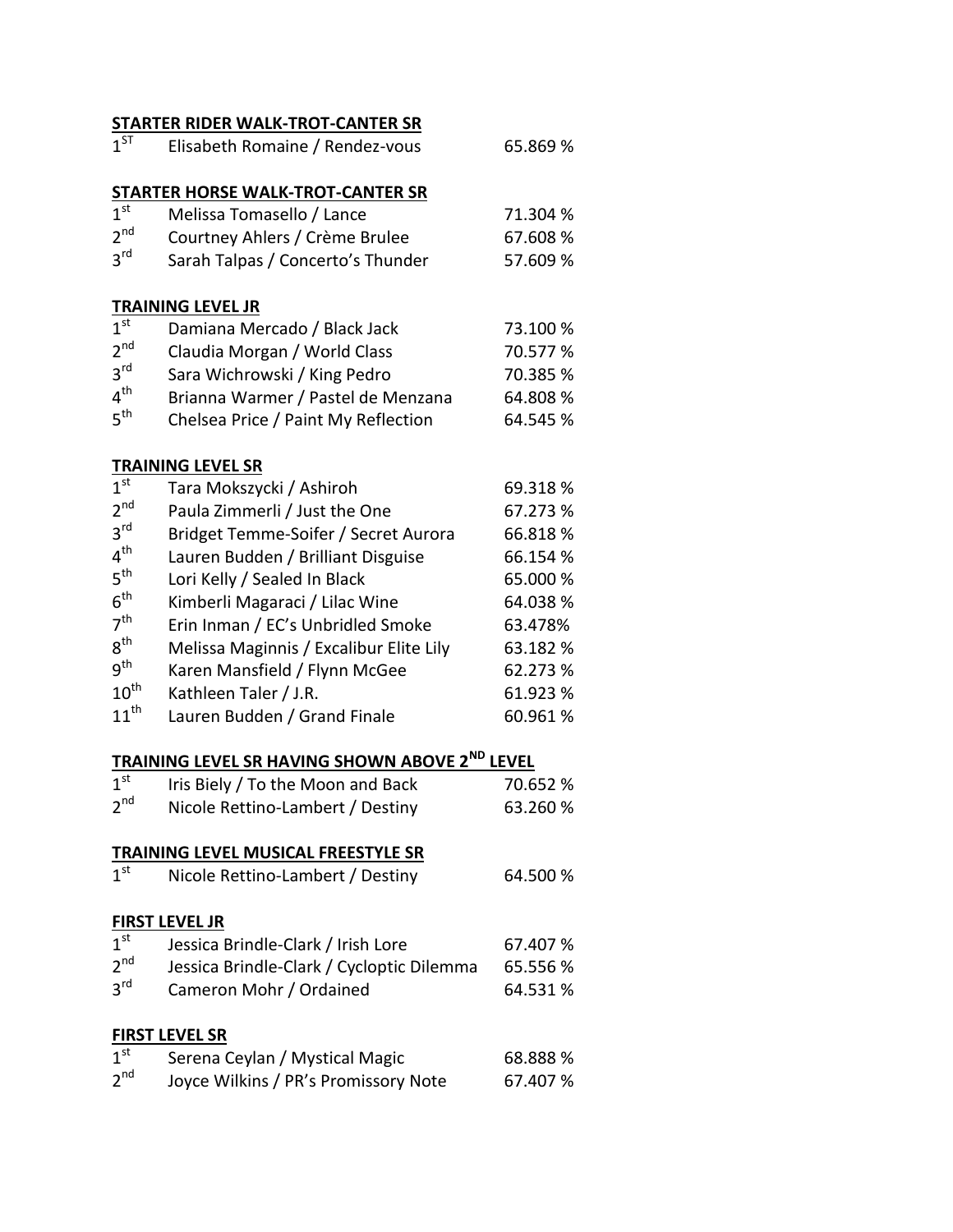| <b>FIRST LEVEL SR, HAVING SHOWN ABOVE 2<sup>ND</sup> LEVEL</b> |                                                                 |          |  |
|----------------------------------------------------------------|-----------------------------------------------------------------|----------|--|
| 1 <sup>st</sup>                                                | George Rickabaugh / Amadeus LBD                                 | 73.593 % |  |
|                                                                | <b>SECOND LEVEL SR, HAVING SHOWN ABOVE 2<sup>ND</sup> LEVEL</b> |          |  |
| 1 <sup>st</sup>                                                | Iris Biely / Kosmic Karma                                       | 67.878 % |  |
|                                                                | <b>THIRD LEVEL SR</b>                                           |          |  |
| 1 <sup>st</sup>                                                | Nancy Vine / MVR Midnight Angel                                 | 64.696 % |  |
| 2 <sup>nd</sup>                                                | Leslie Savage / Photo Image                                     | 62.692 % |  |
|                                                                | THIRD LEVEL MUSICAL FREESTYLE SR                                |          |  |
| 1 <sup>st</sup>                                                | Nicole Rettino-Lambert / Kosmic Karma                           | 64.388%  |  |
|                                                                | <b>FOURTH LEVEL SR</b>                                          |          |  |
| 1 <sup>st</sup>                                                | Henry Holbrook / Better Than Gold                               | 62.972 % |  |
|                                                                | <b>PRIX ST. GEORGES SR</b>                                      |          |  |
| $1^{\text{st}}$                                                | Stephanie Burgess / Obelix                                      | 68.749 % |  |
| $2^{nd}$                                                       | George Rickabaugh / Paradox                                     | 62.828 % |  |
| $3^{\text{rd}}$                                                | Allison Schiffer / Sandstorm                                    | 60.987 % |  |
|                                                                | <b>INTERMEDIARE I SR</b>                                        |          |  |
| 1 <sup>st</sup>                                                | Samantha Hodgson / Sure Is Bright                               | 63.289 % |  |
| <b>GRAND PRIX</b>                                              |                                                                 |          |  |
| 1 <sup>st</sup>                                                | Samantha Hodgson / KB Jull Fahim                                | 61.000 % |  |
|                                                                | <b>WESTERN DRESSAGE INTRO. TESTS 1 &amp;2 STARTER RIDER JR</b>  |          |  |
| 1 <sup>st</sup>                                                | Allison Wichrowski / SB Two Timer                               | 77.083 % |  |
|                                                                | <b>WESTERN DRESSAGE INTRO. TESTS 1 &amp; 2 STARTER HORSE JR</b> |          |  |
| 1 <sup>st</sup>                                                | Claudia Marie Morgan / Good Kind of Lazy 68.958 %               |          |  |
|                                                                | <b>WESTERN DRESSAGE INTRO. TESTS 3 &amp; 4 STARTER RIDER SR</b> |          |  |
| 1 <sup>st</sup>                                                | Andrea Lee / Novio                                              | 65.597 % |  |
|                                                                | <b>WESTERN DRESSAGE BASIC LEVEL TESTS 1 &amp; 2 SR</b>          |          |  |
| 1 <sup>st</sup>                                                | Sheryl Gallo / Sheza Golden Cenario                             | 71.250 % |  |
|                                                                | <b>WESTERN DRESSAGE BASIC LEVEL TESTS 3 &amp; 4 SR</b>          |          |  |
| 1 <sup>st</sup>                                                | Jodie Palella / Hollywood Cielo Lena                            |          |  |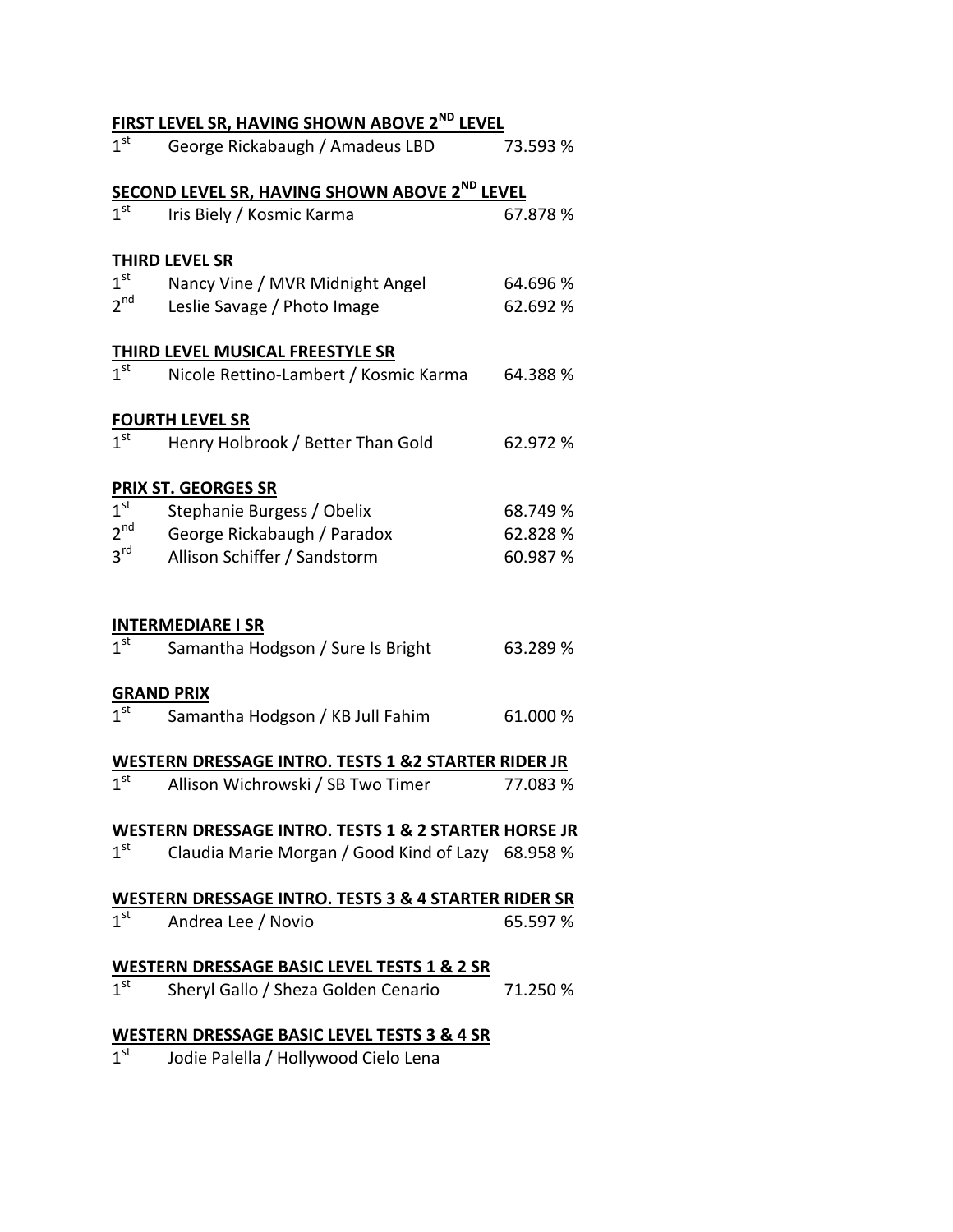## **ECRDA 60% Rosettes**

#### **LEAD LINE WALK**

Averi Ivins / Rolls Royce Paige Lott / Maximus

#### **LEAD LINE WALK-TROT**

Emily Edwards / Tasmanian Devil

#### **STARTER RIDER WALK-TROT JR**

Emily Edwards / Tasmanian Devil Aidan Short / Mt. Adams Lorelei Short Pfleger / Tuscadora Delaney Wiggins / Diamond In The Rough

#### **STARTER RIDER WALK-TROT SR**

Karen Dushnick / Capitan De Parai Elisabeth Romaine / Rendez-vous

#### **STARTER HORSE WALK-TROT SR**

Megan Inglis / Axiom Nicole Ivins / VV Raurenga

#### **STARTER RIDER WALK-TROT-CANTER JR**

Natalie Edwards / Trix Are for Kids Rachel Funk / Spill the Beans Kaleigh Heljenek / Gordon Aidan Short / Brilliant Disguise Allison Wichrowski / Ima Zappy Diamond

**STARTER RIDER WALK-TROT-CANTER SR**

Beth Niebling / Pocket Change

#### **STARTER HORSE WALK-TROT-CANTER SR**

Lori Farace / Eleito Santana Nicole McKinley / Gelt Suzanne Muller / Absolutely Certain Marcee Puccio / Toni's Dream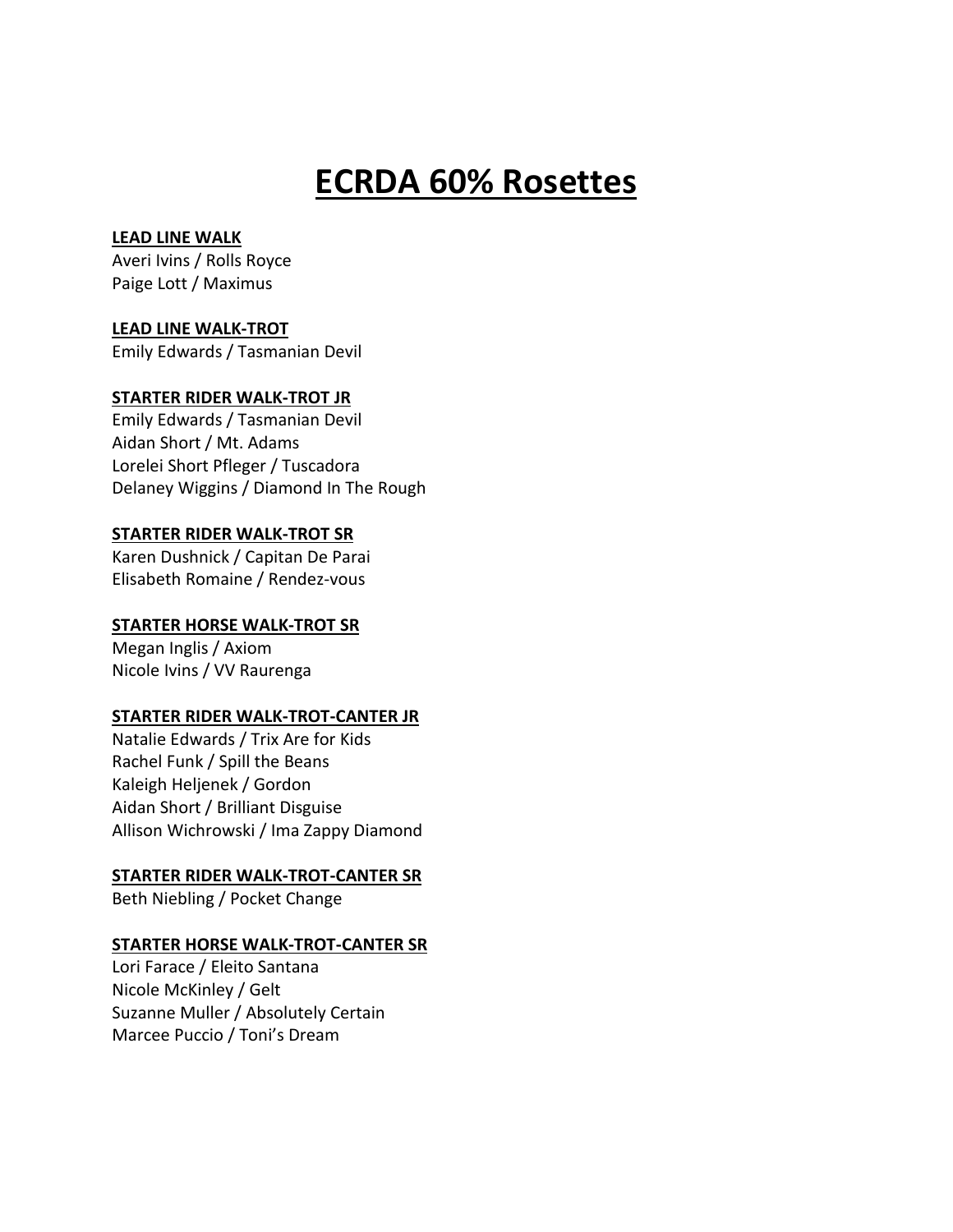#### **TRAINING LEVEL JR**

Samuel Allen / Jesse James Jessica Brindle-Clark / Preferred Rap Elisabetta Manello / Tenoru Samantha Puccio / Given To Fly Matthew Traino / Lil Hickory Widet Kendall Wyszynski / Chief Executive

#### **TRAINING LEVEL SR**

Jessica Baretto / Toy Story Victoria Campo / Just a Reminder Lori Farace / Perfectly Buff Kimberly Magaraci / Grey Goose Kathryn Nelson / For Pete's Sake Eileen Petruch / Ghravity Melanie Smith / Grandeur's Star Myra Tufaro / Bonjour Cadeau Jenna Whelan Ponchartrain Karen Van Ness / State of Mind Nicole Williams / Karuna

### **TRAINING LEVEL SR HAVING SHOWN ABOVE 2ND LEVEL**

Nick Peronace / Chill Factor

#### **TRAINING LEVEL MUSICAL FREESTYLE SR**

Lori Kelly / Sealed in Black Paula Zimmerli / Just the One

#### **TRAINING LEVEL PAS DE DEUX**

Brianna Warner/Pastel Manzana & Matthew Traino/Lil Hickory Widget

#### **FIRST LEVEL JR**

Barbara Brogan / Lyell Elisabetta Mannello / Ashiroh Matthew Traino / Lil Hickory Widget Brianna Warner / Pastel De Manzana

#### **FIRST LEVEL SR**

Colleen Curtin / Veritas Susan Helm / Snickers Tara Mokszycki / Ashiroh Joelle Rybakowski / Chips Ahoy WH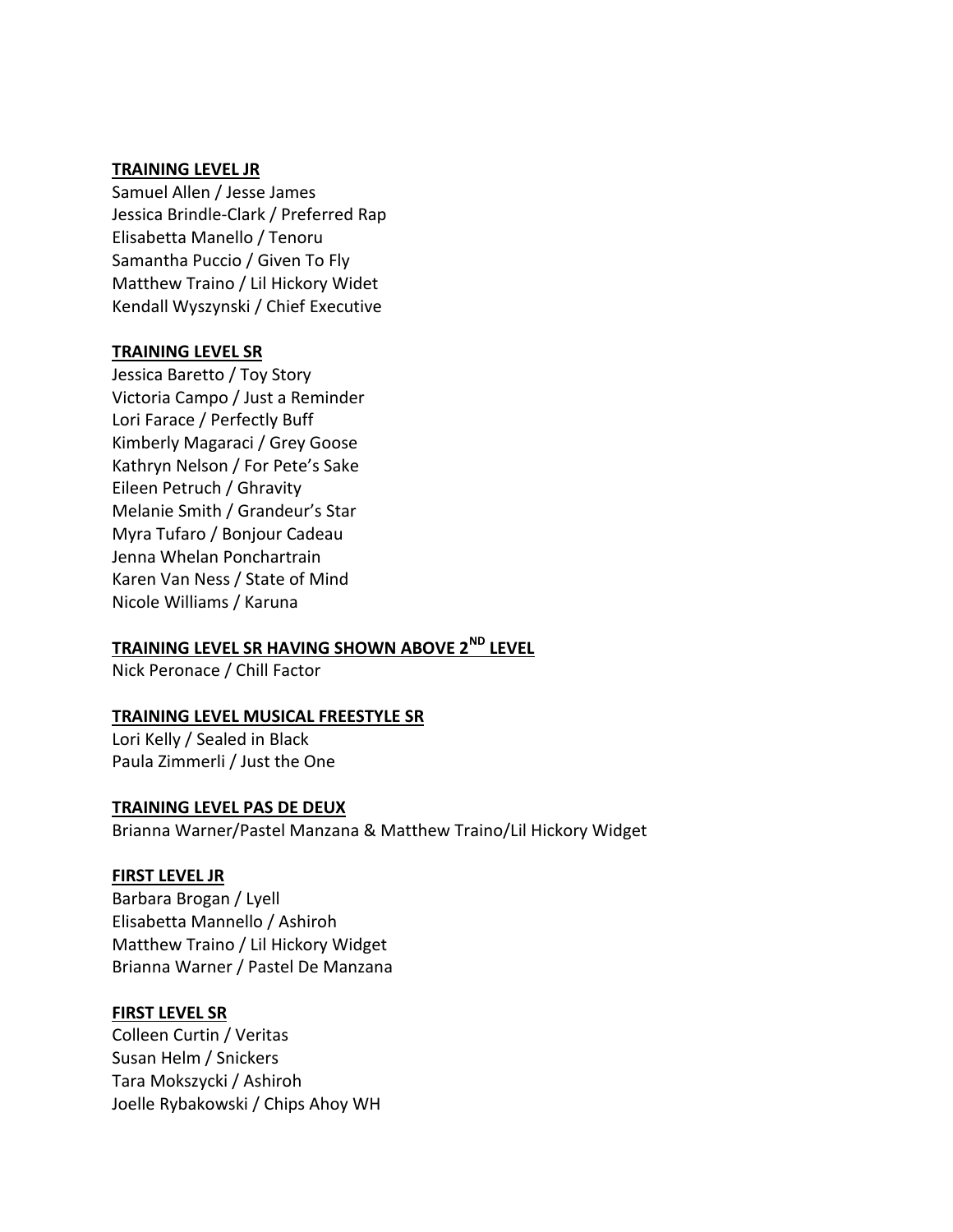Carey Williams / Rewarding Moment

#### **FIRST LEVEL SR, HAVING SHOWN ABOVE 2ND LEVEL**

Nicole Ivins / Grey Goose George Rickabaugh / Cycloptic Dilemma

#### **SECOND LEVEL JR**

Jessica Brindle-Clark / Cycloptic Dilemma Cameron Moore / Ordained

#### **SECOND LEVEL SR**

Serena Ceylan / Mystical Magic Colleen Curtin / Rocket Man Joelle Rybakowski / Chips Ahoy WH

**SECOND LEVEL SR, HAVING SHOWN ABOVE 2ND LEVEL** George Rickabaugh / Kosmic Karma

**THIRD LEVEL SR** Lisa Adkisson-Lott / Ashiroh

#### **FOURTH LEVEL SR**

Eliza Banks / Das Paradox Allison Schiffer / Sandstorm Nancy Vine / Sable Beedazzled Tracey Wilson / Denali

#### **PRIX ST. GEORGES SR**

Tracey Wilson / Denali

**WESTERN DRESSAGE INTRO. TESTS 1 &2 STARTER RIDER JR**

Allison Wichrowski / Ima Zappy Diamond

**WESTERN DRESSAGE INTRO. TESTS 1 & 2 STARTER HORSE JR** Claudia Marie Morgan / Just In Case

#### **WESTERN DRESSAGE INTRO. TESTS 3 & 4 STARTER HORSE JR**

Claudia Marie Morgan / Good Kind of Lazy

**WESTERN DRESSAGE BASIC LEVEL TESTS 1 & 2 JR**

Allison Wichrowski / SB Two Timer

#### **WESTERN DRESSAGE BASIC LEVEL TESTS 1 & 2 SR**

Jodie Palella / Hollywood Dielo Lena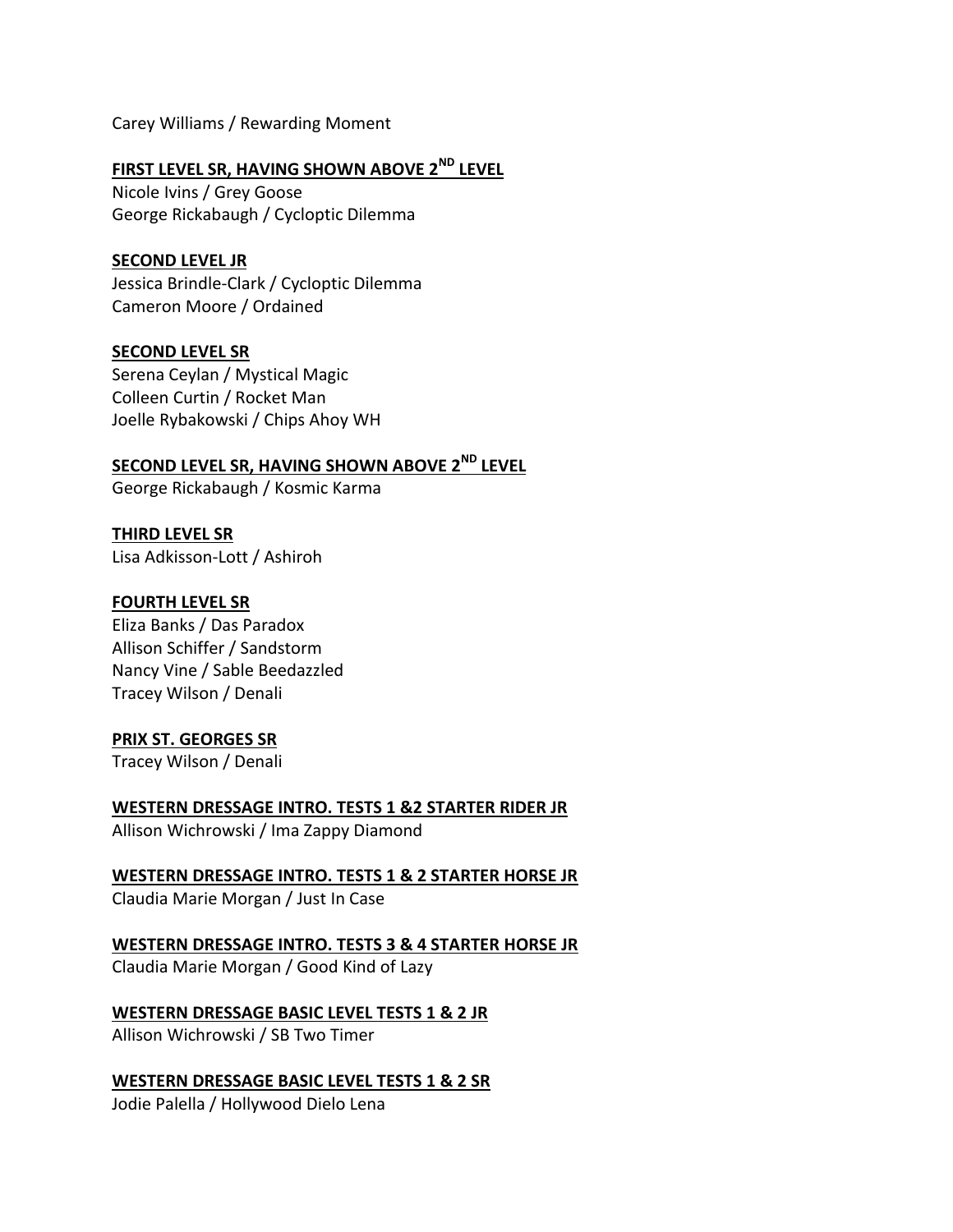#### **WESTERN DRESSAGE BASIC LEVEL TESTS 3 & 4 SR**

Sheryl Gallo / Sheza Golden Cenario

## **ECRDA Masters Awards**

#### **STARTER HORSE WALK-TROT SR**

| 1 <sup>st</sup> | Iris Biely / Cosmo Storm     | 75.000 % |
|-----------------|------------------------------|----------|
| 2 <sup>nd</sup> | Lori Farace / Eleito Santana | 71.563%  |

#### **STARTER RIDER WALK-TROT-CANTER SR**

 $1^{\text{st}}$ Elisabeth Romaine / Rendez-vous 65.869 %

#### **STARTER HORSE WALK-TROT-CANTER SR**

 $1<sup>st</sup>$ Melissa Tomasello / Lance 71.304 %

#### **TRAINING LEVEL SR**

 $1^{\text{st}}$ Lori Kelly / Sealed in Black 65.000 %

### **TRAINING LEVEL SR HAVING SHOWN ABOVE 2ND LEVEL**

 $1<sup>st</sup>$  Iris Biely / To the Moon and Back 70.652 %

#### **FIRST LEVEL SR**

- $1^{\text{st}}$ Joyce Wilkins / PR's Promissory Note67.407 %
- **SECOND LEVEL SR, HAVING SHOWN ABOVE 2ND LEVEL**
- $1^{\text{st}}$ Iris Biely / Kosmic Karma 67.878 %